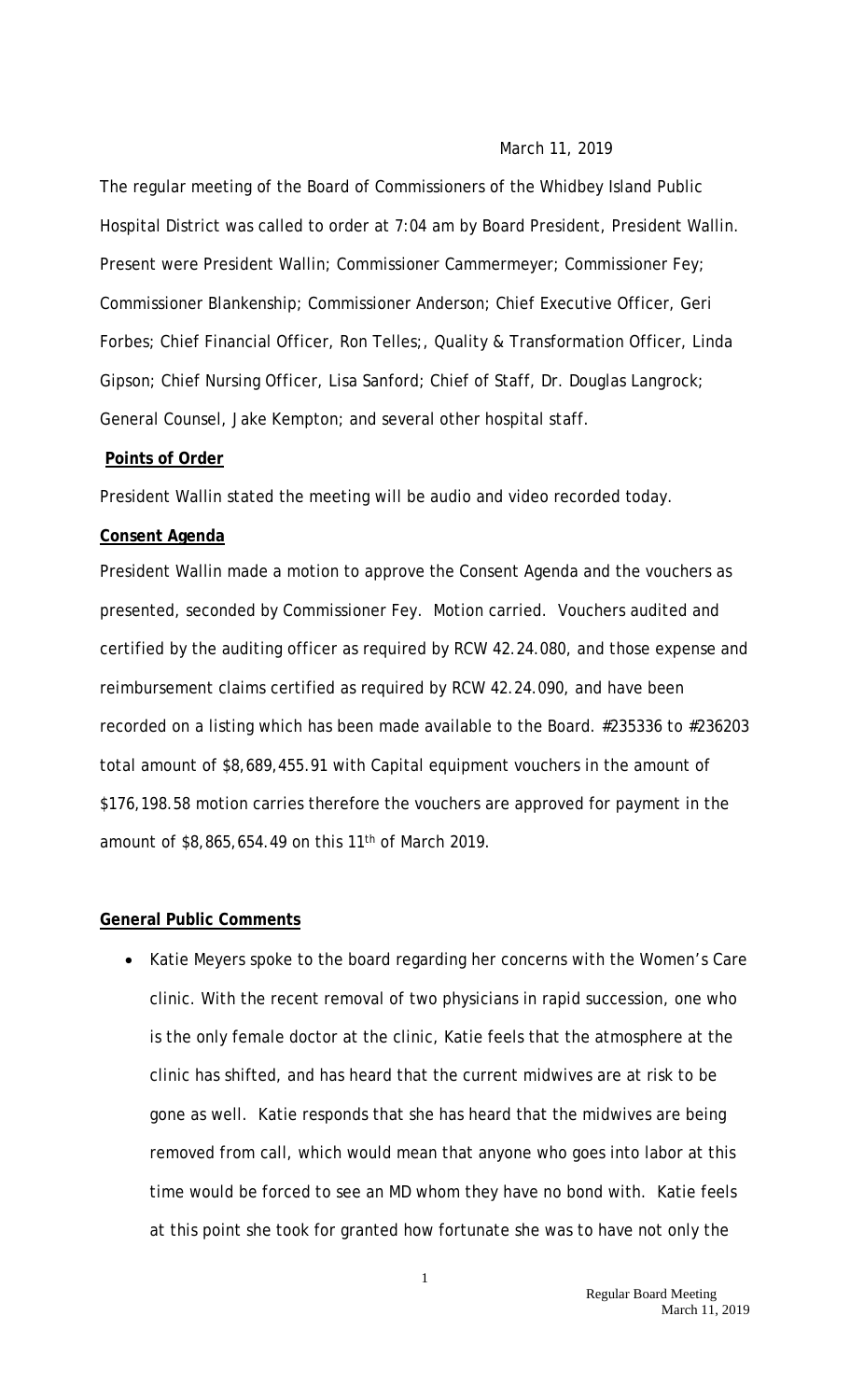midwives but also the option of a female MD available for her care. Katie feels as though there are real problems with the hospital, letting two providers go with no plan to replace them is troublesome. As a patient and women she feels that if she chose her provider that she deserves the right to have that provider throughout her pregnancy. Having to switch a provider is distressing and not in the best interest of the patient.

- Chrysta Brodt asks all the women in the room if they have naturally given birth to a child. She asks if they had the same doctor throughout their pregnancies. Chrysta had the privilege to have Dr. Chinn throughout both of her pregnancies, with terrible pre and postpartum depression. Chrysta had a positive experience in both pregnancies due to the care of Dr. Chinn. Chrysta felt that letting go two providers in rapid succession is irresponsible to the patients of this Island. Chrysta asks what the long term plan is, why did we let providers go with no provider lined up to take over. Chrysta asks why the hospital is in a 6 million dollar hole and what the board plans to do to fix that.
- Selene Brodt presented to speak about Dr. Chinn. Dr. Chinn made her experience positive. Selene, switched from Dr. Bennett and Dr. Chinn was able to safely deliver her child via an emergency C-section. The whole staff impacted Selene's life and is caring. The board needs to find a new provider to live up to the legacy Dr. Chinn has set for her patients and this community.

#### **Nursing Update**

Lisa presented the year end clinical dashboard again noting, wonderful strides were met with an overall increase of 3.3%, however, missing the goal of 5%. Lisa shares the Press Ganey summary noting that Press Gany will be on site April 2nd.

Commissioner Blankenship asks about our Press Ganey scores, wanting to know if the numbers compare to all hospitals? Lisa shares that this is a repository of hospitals that use Press Ganey's tools.

Commissioner Blankenship asks why the category for recommend this hospital has dropped and what measures are being sought to drill down and investigate this. Lisa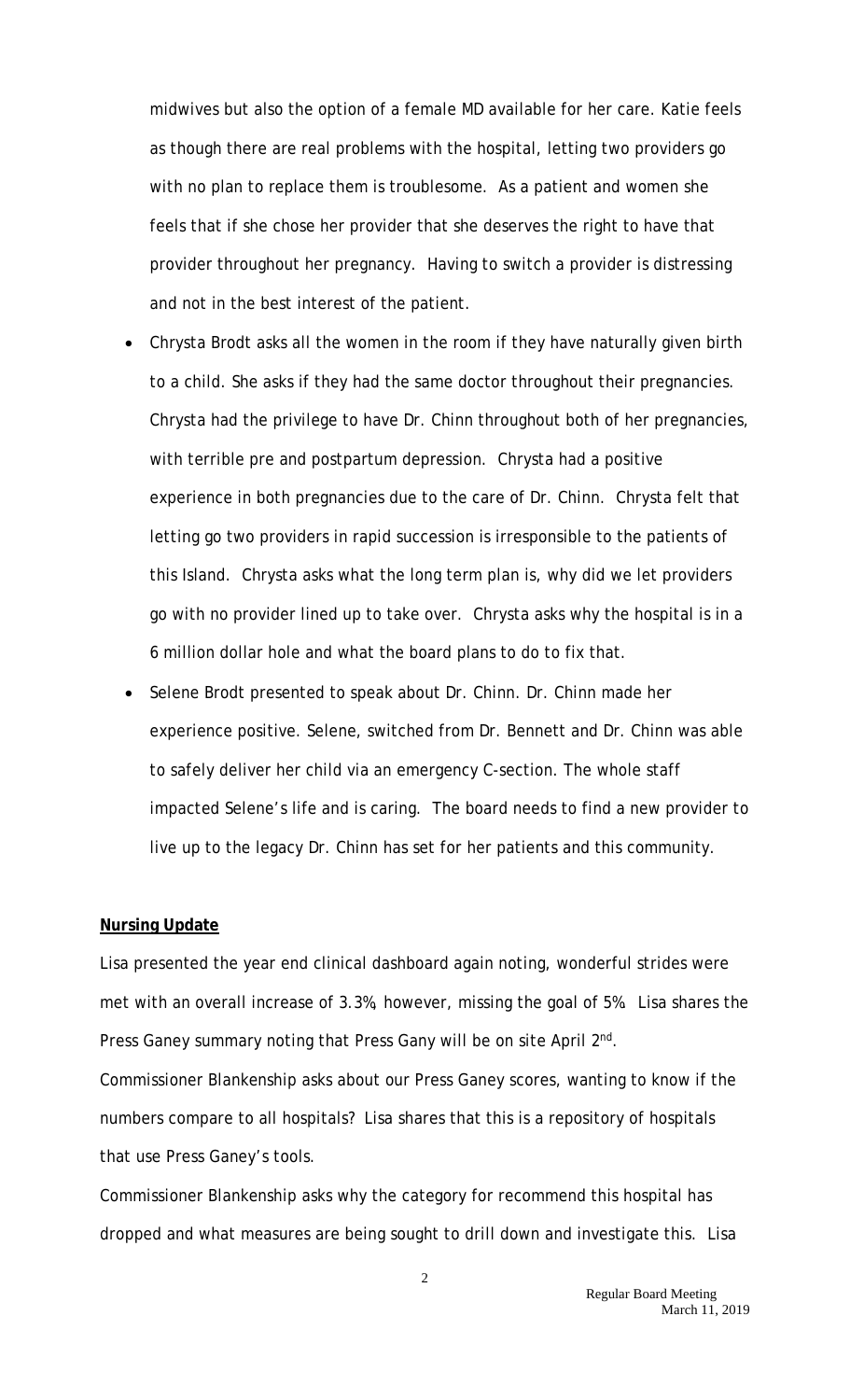notes that Press Ganey is coming onsite in April for this very reason, the will help us utilize the tools available through their services and provide solutions to the areas that we need improvement. Our team believes that, unfortunately, people have long memories, and missed opportunities years ago can still be haunting to us now. Commissioner Blankenship asks that Lisa brings back her findings to the next board meeting.

Lisa is going to utilize her time today by highlighting all of her departments. Ambulatory Surgery/PACU managed by Colleen Lorenz. Highlights for 2018 include:

- Completed construction and move of new AS/PACU
- Utilized cross-trained staff to ED, Surgical pre-assessment and OB Units
- Redesigned Meditech charting for pre-op, PACU and Phase II
- Implemented education of ASPAN Credentials and eliminated travelers
- Completed CPOE Orders and developed all new policies for the department
- Promoted WhidbeyHealth to community through numerous tours of new facility

Clinical Education highlights for 2018 include:

- 12 successful sessions of clinical orientation: including 88 new clinical staff and 26 SVC RN students
- Various students for OT, PT, DI, Lab, Social Services, RT and CNAs were supported
- Online Education assigned through HealthStream
- Dozens of classes were taught for BLS, ACLS, NRP, TNCC, ENPC, PALS

Emergency Room managed by Debbie Ries. Highlights for 2018 include:

- 23,596 patients seen in 2018
- 1051 Admissions
- New department leader, which supported advancement form within the WhidbeyHealth System
- Improving communication with staff and patients
- Following up with AMA/LWBS patients within 24 hours
- New Trauma Medical Director- Dr. Alison Alberton
- New Trauma Coordinator- Bert Balagot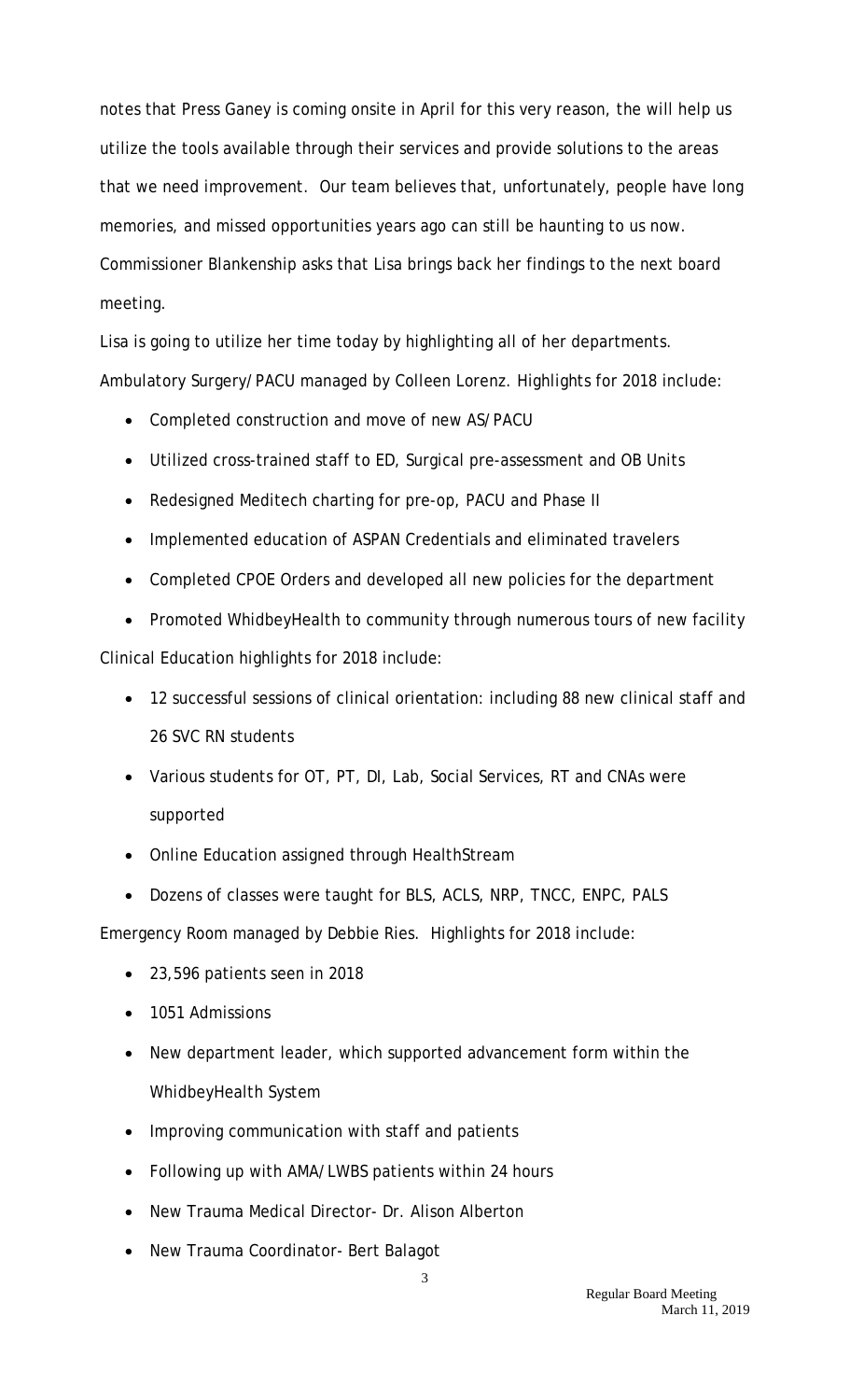• Trauma designation application and survey

Laboratory managed by Janice Clarke. Highlights for 2018 include:

- Successful College of American Pathologist (CAP) Reaccreditation
- New phlebotomy draw chairs have been provided through the auxiliary
- Successful phlebotomy training program
- Corrected blood bank billing problems and improved electronic documentation with an estimated increase in revenue by approximately \$24,000 annually
- Implemented new tests: Hemosure iFOB, ROM Plus

MAC/Oncology managed by Renee Yanke. Highlights for 2018 include:

- Successful CoC Accreditation with 6 commendations & 1 Contingency
- Line Goulet, RN, CDE, M.ED was awarded the 2018 Washington State Diabetes Educator of the Year Award
- Increased us of Continuous Glucose Monitoring
- Integration of Gaila Palo, ARNP as the provider in Wound Care Clinic
- Review of various wound care materials to select the best and most cost effective materials

In Patient Services directed by Patsy Kolesar-Hynson. Highlights for 2018 include:

- Inception of Unit based Medical/Surgical and ICU Council
- Implementation of Diabetic Ketoacidosis Protocol
- Implementation of Sepsis Protocol
- Development and implementation of Nursing quality metrics
- Fall Reduction- Lowest fall rate in 5 years
- Development of Physician/Nurse beside rounding
- Cost accountability for managing units
- Cross training opportunities to OB, ED and charge nurse

Pharmacy directed by Tony Triplett. Highlights for 2018 include:

- Completed construction and move into new space; allowing for extended beyond use dates and hazardous drug preparation
- Pharmacists continue to take an active role in medication management for inpatients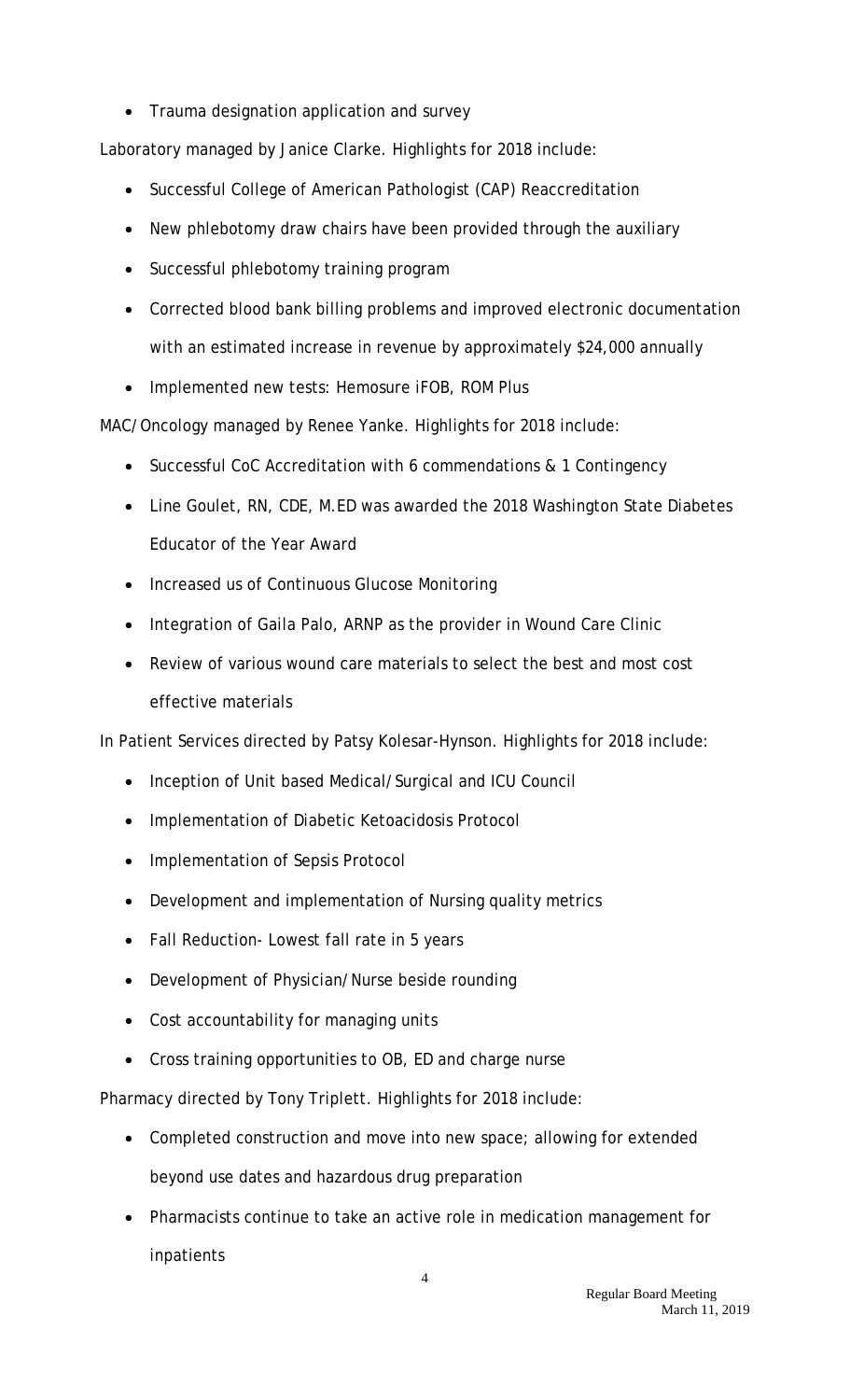• Monthly inspection of all hospital departments and all clinics to ensure proper medication storage, expiration rotation and waste policies are adhered to Rehabilitation Services and Life Center directed by Karin Schulze. Highlights for 2018 include:

- Recruited 2 PT travelers & 1 Pediatric OT Traveler to WhidbeyHealth staff, reducing traveler utilization
- Implemented OT/ST pediatric feeding group sessions for pediatric patients & families
- Life Center volumes for cardiac & pulmonary rehab were up 12% overall compared with 2017 volumes
- Initiated quality improvement projects related to care for total joint patients and vestibular patients. Currently developing in-services for multidisciplinary staff education

Social Work supervised by Cyndy Stephenson. Highlights for 2018 include:

- Constructed a service model that fills previous voids of service
- Beginning April 1, this year, Whidbey Health will host up to four Masters Level Social Work Interns, beginning collaborative partnerships with: UW; Fordham University; Simmons University; and Walden University.
- Assessments in all of our community clinics, to determine social work service needs in each environment.
- Social Work will be involved in assisting staff impacted by any incidents involving potential or real trauma

Surgical Services managed by Amy Fettig. Highlights for 2018 include:

- Two new service lines; Maxillofacial and Urology
- 9 new Surgeons
- New full size sterilizer for sterile processing
- Dornoch suction containment system
- Mysosure Hysteroscopy system
- Thunderbeat Olympus Plasmakinetic
- New Stryker power tools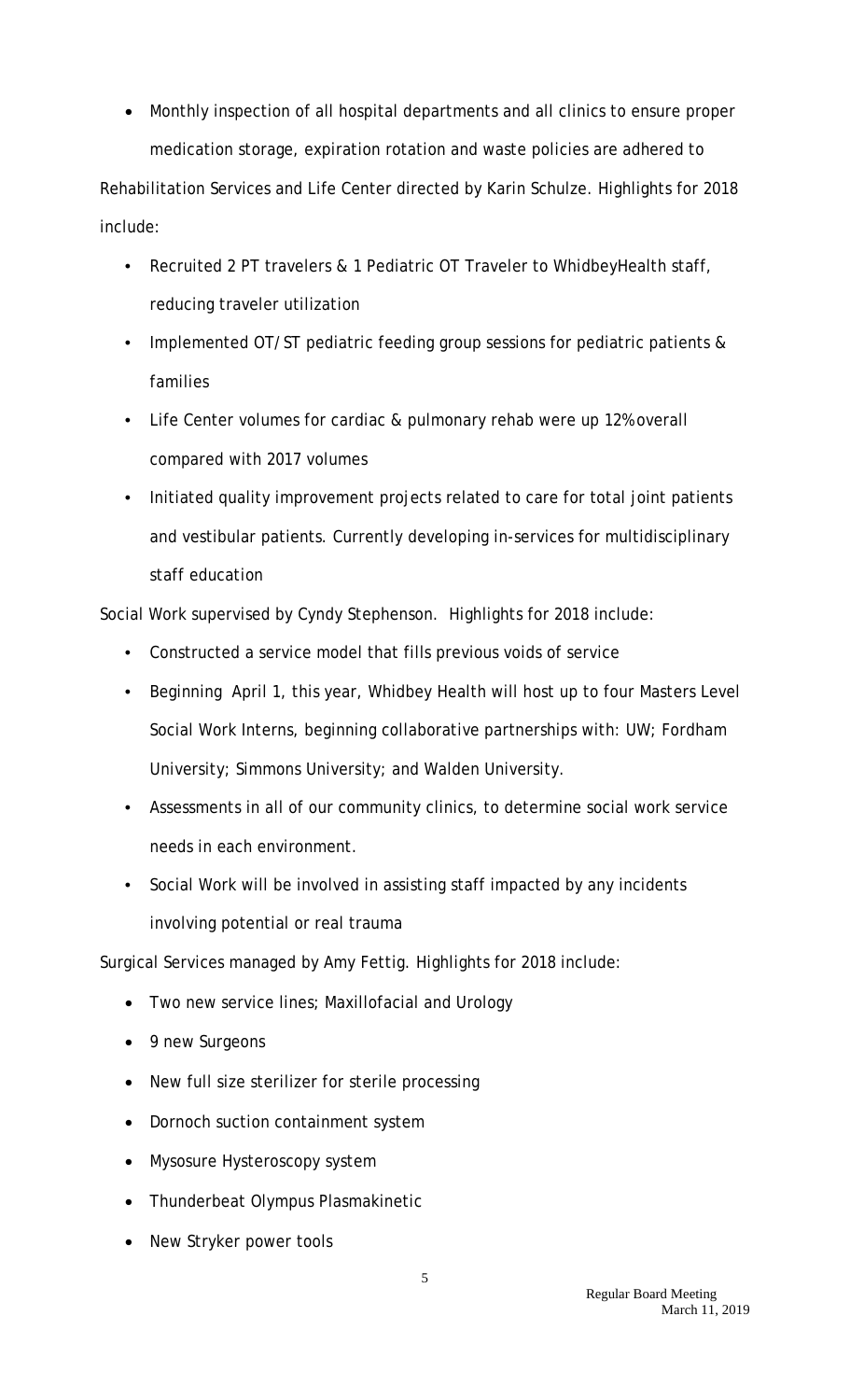- Updated Olympus Urology video tower
- New Ureteroscopes
- Two new shoulder instrument sets
- New Laparoscopy instrument set with new camera & scopes

WhidbeyHealth Family Birth Place managed by Jackie Bassett. Highlights for 2018 include:

- Press Ganey scores move from 53.8% overall rating to 90.2 % in Nov 2017-Nov 2018
- Lactation Services started August of 2018
- Births increased from 212 to 252 2017-2018
- Childbirth Ed program started September 2018
- SANE program restart 4/18
- Staff taken through 17 educations including AWHONN Advanced Fetal Monitoring, Medical Screening Exam, Shoulder Dystocia, Post-Partum Hemorrhage, newborn resuscitation & C-section drills.

### **Medical Staff Report**

The Medical Staff bylaws are still out being reviewed by the outside attorneys. We are looking at reviewing these bylaws at the next Medical Executive committee. Dr. Langrock thanks the staff for participation at Dr. Roof's retirement party.

Dr. Doug Langrock presented the following Initial Appointments: Kavita Gulati, MD, Radiology **Provisional Active** Aubree Ruzkowski, MD, Emergency Medicine Provisional Active

Commissioner Anderson motioned to approve, seconded by Commissioner Blankenship. Motion Carried.

Dr. Doug Langrock presented the following Advancements: Kristine Holiday, PA-C, Family Practice Provisional Active to

Active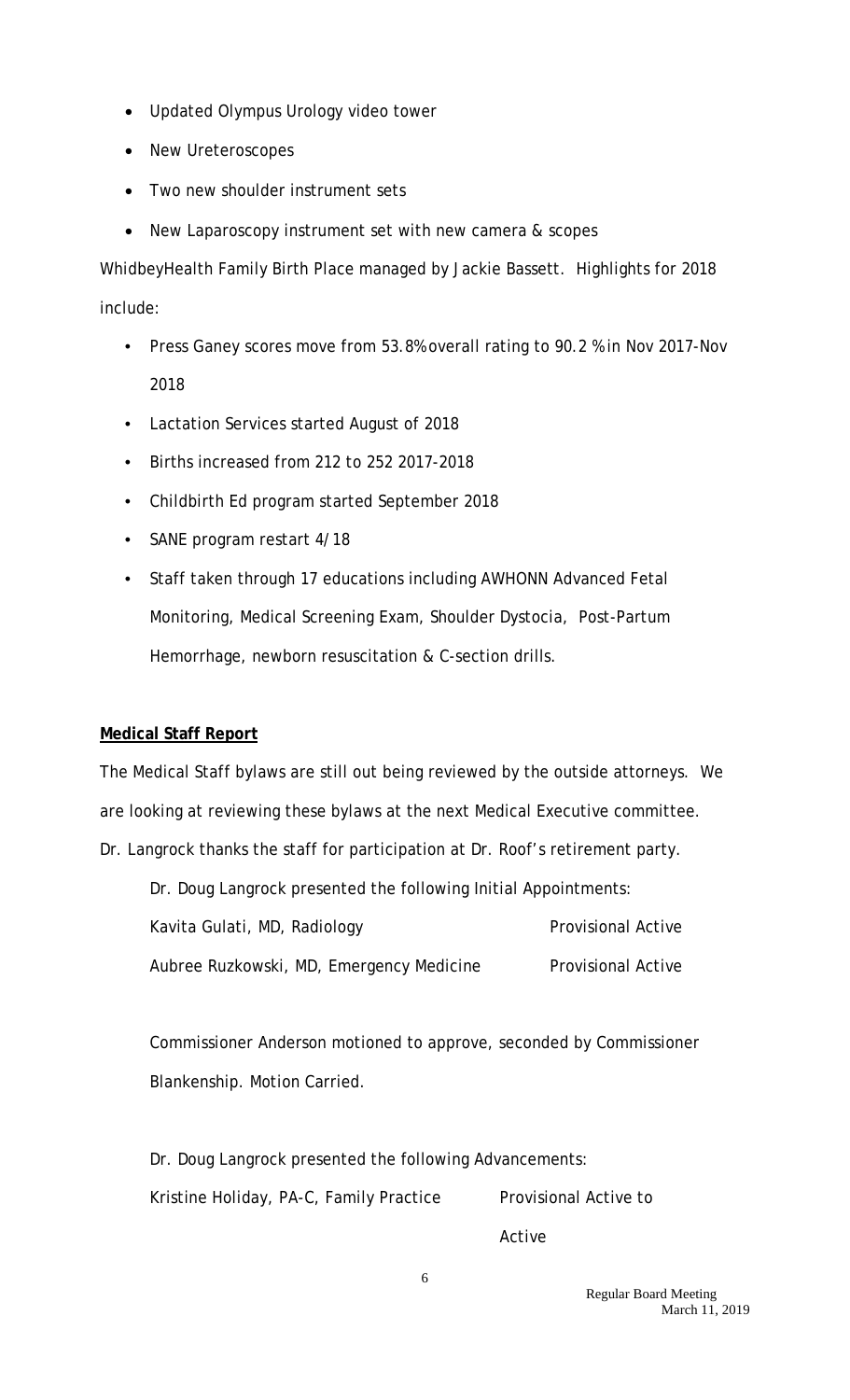James Bauer, MD, OB/GYN Provisional Active to

Active Telemedicine

Commissioner Fey motioned to approve, seconded by Commissioner Blankenship. Motion Carried.

Dr. Doug Langrock presented the following Reappointments: Heather Good, PA-C, Family Practice Active Peter Sumner, MD, Radiology and Active Telemedicine Madison McCulloch, MD Active Telemedicine Brian McCallie, MD, Radiology **Active Telemedicine** 

Commissioner Fey motioned to approve, seconded by Commissioner Anderson. Motion Carried.

### **Quality Update**

Linda reminds the board the Press Ganey will be onsite in April 2<sup>nd</sup>. They will be doing multiple breakout sessions throughout the day and the Board is invited to attend any or all of these sessions.

Linda acknowledges Jill Usher whom is present today representing the Patient Family Advisory Council.

Our staff is currently involved in a culture of patient safety survey which asks staff to share their perceptions about safety in the work place. Safety culture of an organization is the product of individual and group values, attitudes and perceptions. Organizations with a positive safety culture are characterized by communication founded in mutual trust and shared perceptions of the importance of safety. Linda hopes to share the survey findings next meeting with the Board.

Linda overviews the Merit-based Incentive Payment System, "MIPS", which is currently CMS' largest value-based care (VBC) payment program and is designed to be a major catalyst towards transforming the healthcare industry from fee-for-service to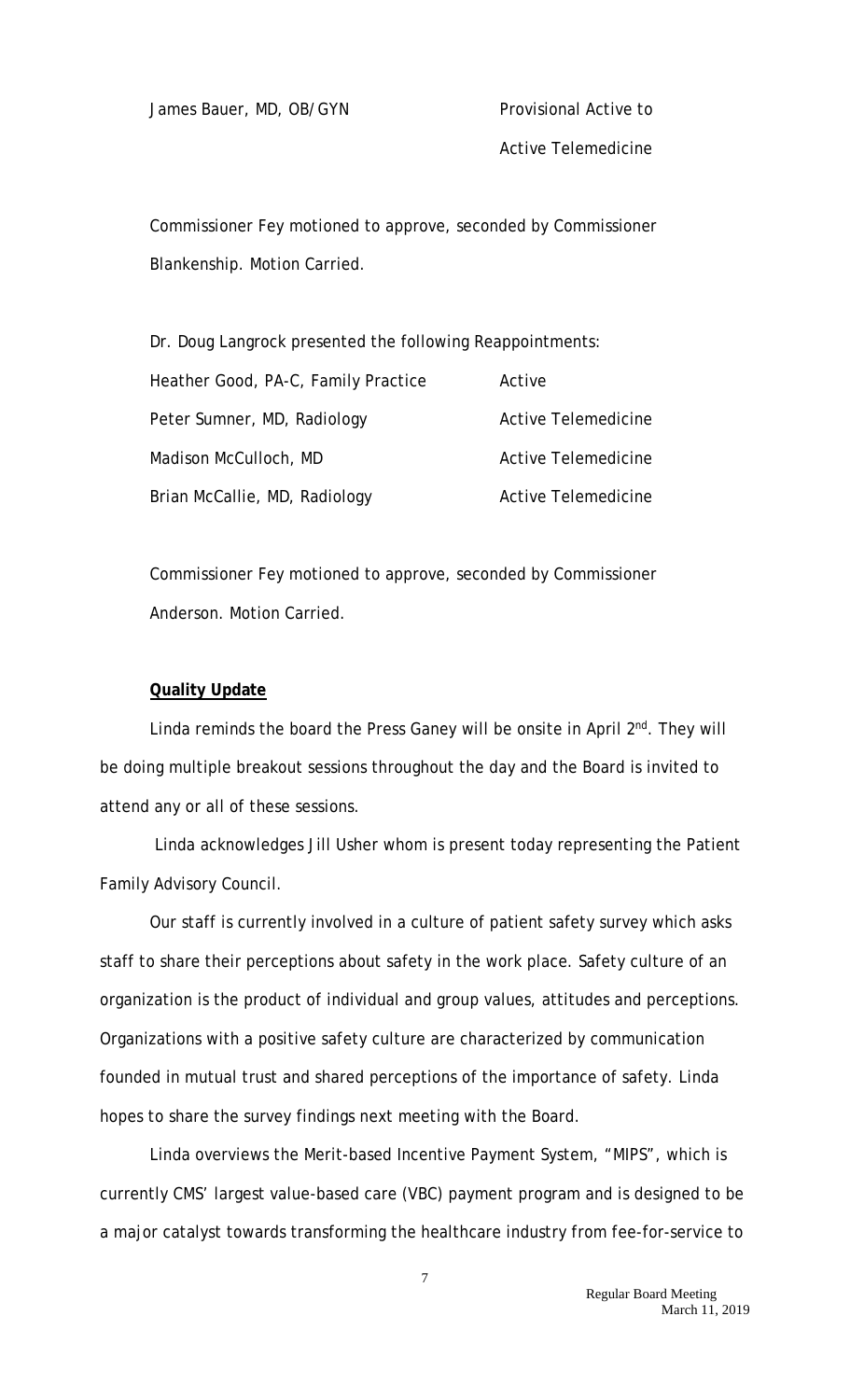pay-for-value. In early 2019, more than half-a-million clinicians' 2017 MIPS scores will be published by CMS, WhidbeyHealth has opted to report as a group.

The Bipartisan Budget Act mandates that CMS must gradually increase the [MIPS](https://www.saignite.com/industry-expertise/quality-payment-program/mips-education/10-faqs-about-mips/)  [performance threshold](https://www.saignite.com/industry-expertise/quality-payment-program/mips-education/10-faqs-about-mips/) each year towards becoming the national historical mean or median in the 2022 performance year. Cost will be added in by CMS based on resource utilization based on claims data.

Linda discussed the North Sound ACH change and progress for WhidbeyHealth.

In May 2014, members of the North Sound Accountable Community of Health (North Sound ACH) Pre-Planning Group submitted a proposal to the Health Care Authority for a six-month planning grant. The North Sound region includes Snohomish, Skagit, Island, San Juan, and Whatcom Counties. The North Sound ACH presents an opportunity for a multi-sector voice for health and health care system reform, strengthening clinical-community linkages, and identifying innovative solutions to lower costs while increasing the quality of care.

### **WhidbeyHealth Change Plan**

- Acute Care Transitions (physical health and behavioral health settings)
- Emergency Department Diversion
- Cross-sector Care Coordination and Diversion Collaborative
- Prevent Opioid Use and Misuse
- Link Individuals with Opioid Use Disorder with Treatment
- Intervene in Opioid Overdoses to Prevent Death
- Full Spectrum of Reproductive Health Services (including Long-Acting Reversible Contraception (LARC)
- Clinical transformation for prevention and management
- Community Linkages for Chronic Disease Prevention and Management
- Integrate Behavioral Health Services in Primary Care Settings
- Integrate Reproductive Health Services in Clinical and Community

### **Sample Proposals of Funding**

- Organizational education using IHI Quality Curriculum
- Computer hardware to expand tele health capacity for all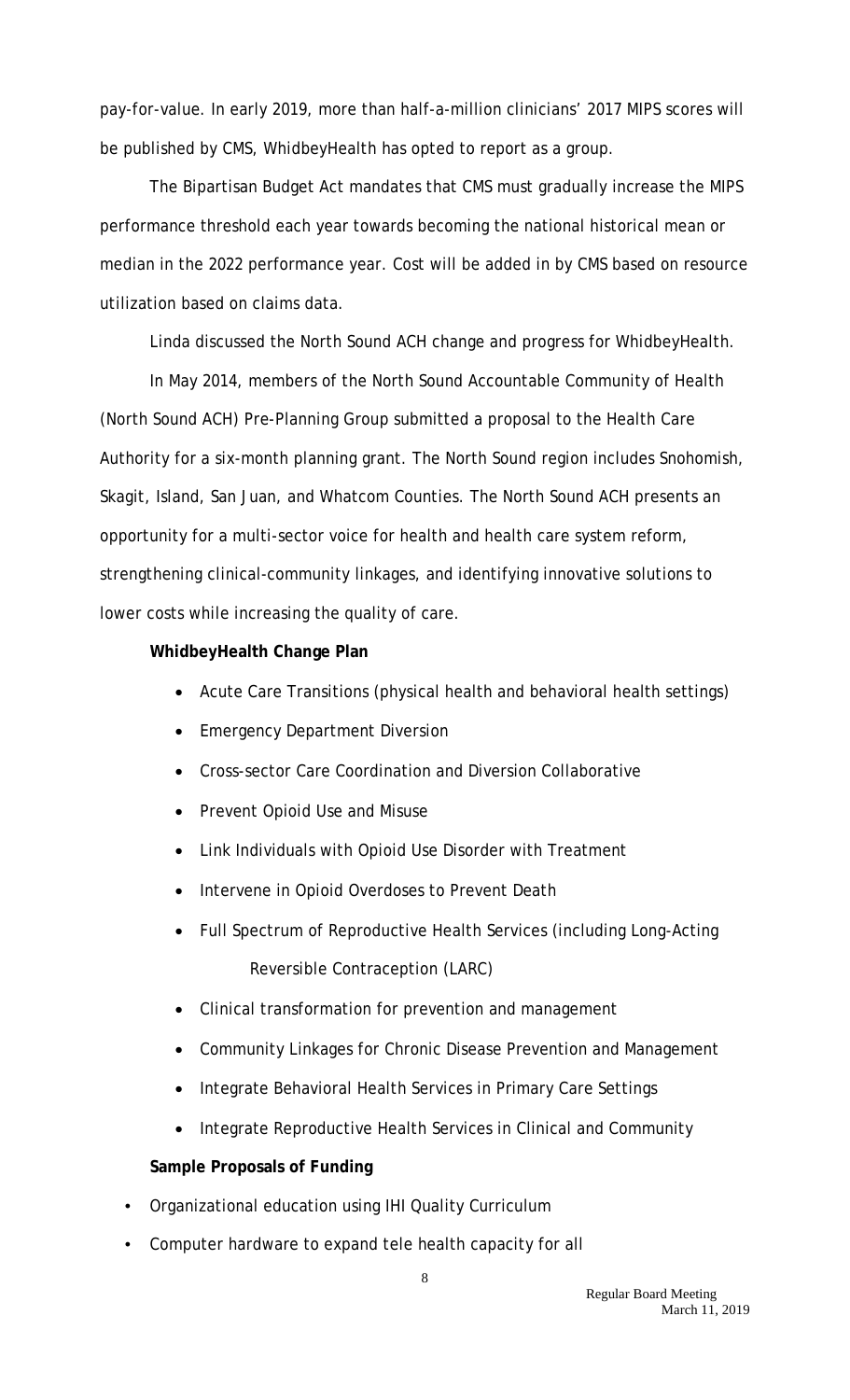primary care clinics

- Integration of EMS and Hospital Records
- Partnerships for SUD inpatient Care and MAT for opioid use in primary care
- 211 Community Referral System
- Diabetic retinal examination capability
- Advanced Directives Approaches through Respecting Choices
- Practice Transformation partnering with Qualis
- Dash boarding software for public distribution and transparency

## **Staff and Status Reports from Administration**

Geri Forbes, CEO reports with the following:

We are currently recruiting for the Chief Human Resource Officer position. We have had two candidate's onsite for interviews with our managers, and two more interviewees being screened over the phone this week.

We will be meeting with our strategic planning committee and consultant, Jody Corona, this month to help with our 5 year plan.

Dr. Roof's practice transformation is nearly complete, with a go live date this week. During this downtime we have been merging medical records from his clinic to our system. Dr. Rochier is overseeing this clinic as Medical Director and will be seeing patients part-time in the office alongside Dr. Demmler.

WhidbeyHealth is now offering Saturday Morning Primary Care hours from 8am to Noon. Each Saturday, a Primary Care office on the Island will be open, rotating between our Cabot Drive and Freeland locations. Please check out website for the most up to date information.

Geri acknowledged the upcoming Good Health Talks provided to the Board. A few highlights for this month;

Tomorrow, 3/12/19, Dr. Jerald Saunders will be presenting "Advance Directives: How to Plan Ahead"

Wednesday, 3/27/19, Line Goulet and Mary Waters will be presenting "Preventing Diabetes- Reducing Your Risk"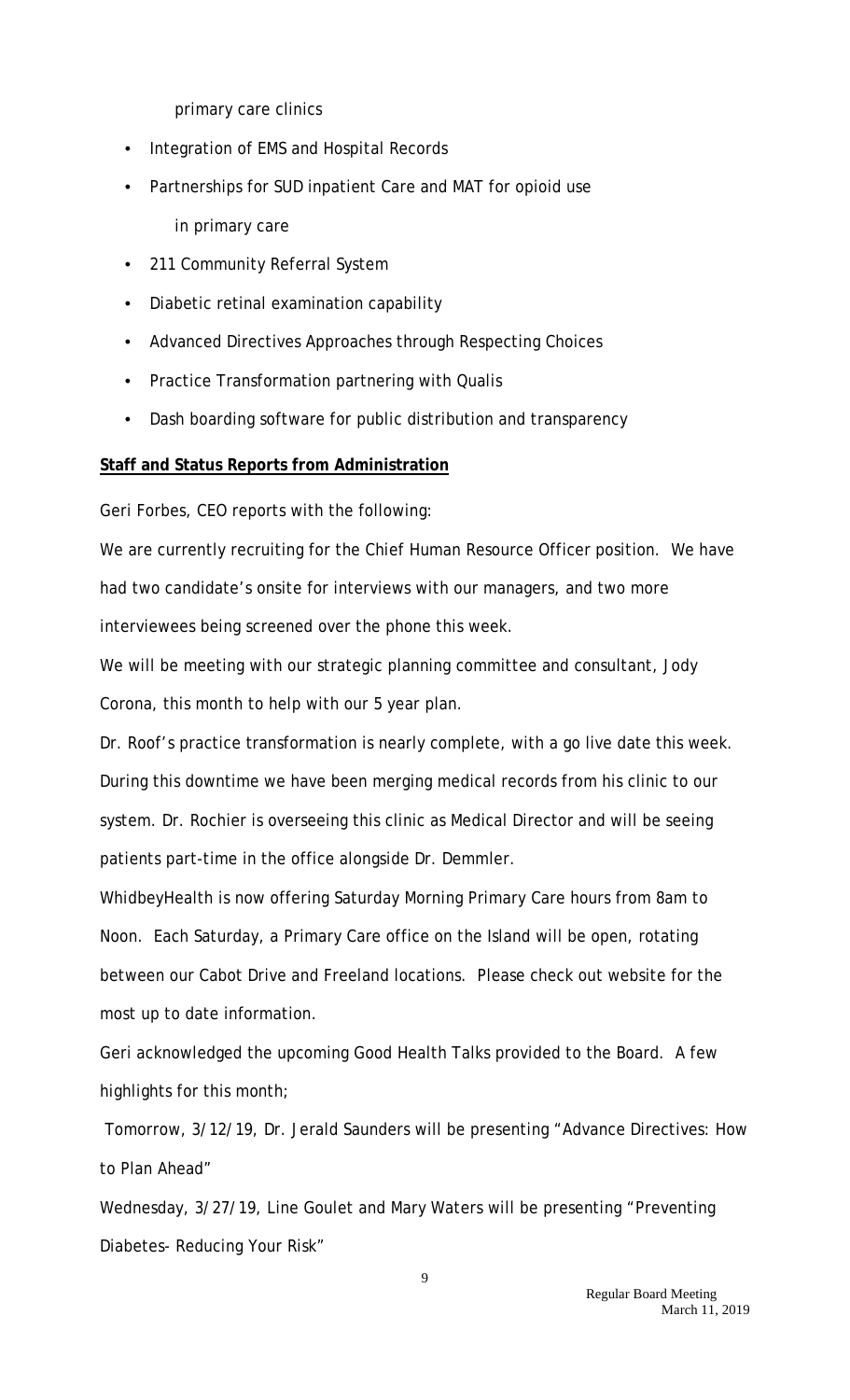For a full listing of upcoming talks please check our website.

We invite you to nominate individuals or groups who have made significant accomplishments toward bettering community health. Nominees must be residents of or employed in Island County. Awardees will be recognized in three categories: Adult, Youth (under age 21) and Agency, and will receive their awards at a ceremony led by CHAB and members of the Island County Board of Health on May 24. Applications and nominations are due April 1st.

March is national Colorectal Month, WhidbeyHealth will be displaying screensavers across the organization with reminders to get checked.

WhidbeyHealth Family Birthplace clinical educators, Erin Martin, BSN, RNC and Chelsea Wysinger, RN are seeing an up-tick in sign-ups for Childbirth Education since the classes began late last year. The six-week class meets every Thursday from 6 to 8 p.m. or pregnant couples can opt for a one-day 9 a.m. to 6 p.m. session. Both take place in the OB Team Room at the WhidbeyHealth Family Birthplace at 101 N. Main. Cost: \$85 per six-week session. (Scholarships are available for financially-challenged women.) Please contact Family Birthplace manager Jackie Bassett.

A Legislative Town Hall Event will be taking place at WhidbeyHealth, Saturday March 23<sup>rd</sup> at 10am. Senator Barbara Bailey, State Representative Norma Smith and State Representative Dave Paul will be holding the event to speak with the community. The event will take place in the Health Education Center.

Save the Date for the Employee Recognition Ceremony on Wednesday March 20<sup>th</sup> at 2pm.

### **Finance Update**

### **Ron reviewed January Financials**:

- 1. Clinic visits volumes were about on trend for the last few years. Goldie's loss of a provider dropped in January. Freeland and Cabot both spiked in January.
- 2. Women's and Ortho both spiked in January while surgery remained on trend.
- 3. MAC clinic visits spiked in January.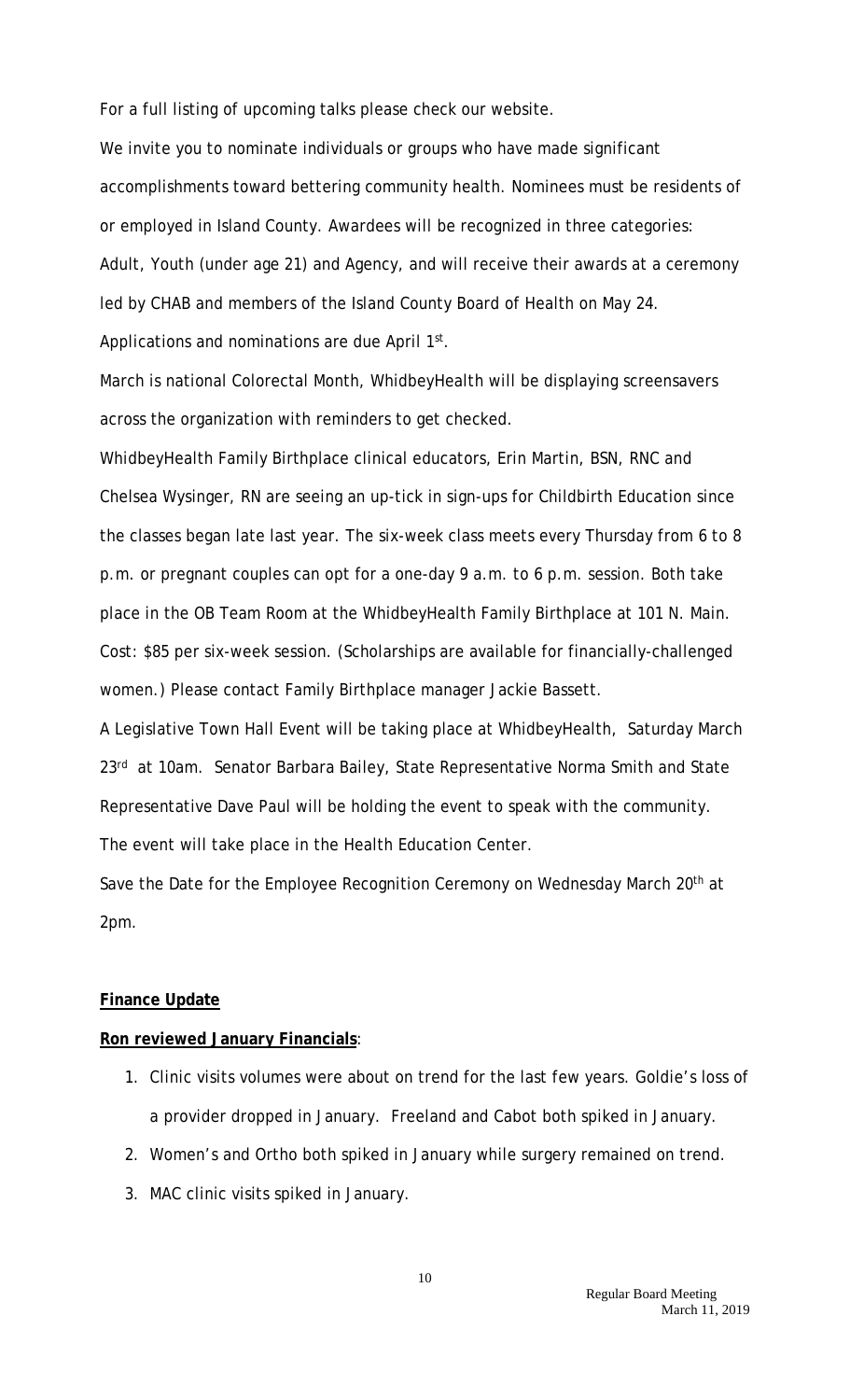- 4. In and Outpatient surgeries are both low, discussion regarding pre op visits for outpatient surgeries
- 5. ER visits are down in January
- 6. MRI dropped again this month while CT stayed about the same
- 7. Patient days and discharges were low again this month second lowest in 3 years
- 8. Operational Revenue and expense detail compared.
- 9. Compensation was high considering our low volumes and supplies are down this month.
- 10.Net operating income and days cash on hand discussed

Commissioner Blankenship asks for a break out of surgeries to see in detail which surgeries are dropping off.

## **Board Items**

President Ron Wallin announces the Board will now proceed into Executive Session at 8:33 am for about 45 minutes. Current or potential litigation. RCW 42.30.110 (1)(i)

Executive Session ends at 9:57am.

# **Agenda Items For Next Board Meeting**

President Wallin noted for the next Board meeting:

Next Board meeting will be held Monday, April 8 at 7:00 am.

# **Adjournment**

There being no further business, Commissioner Blankenship called for a motion to adjourn, seconded by Commissioner Anderson to adjourn the meeting at 9:59 am. Motion carried.